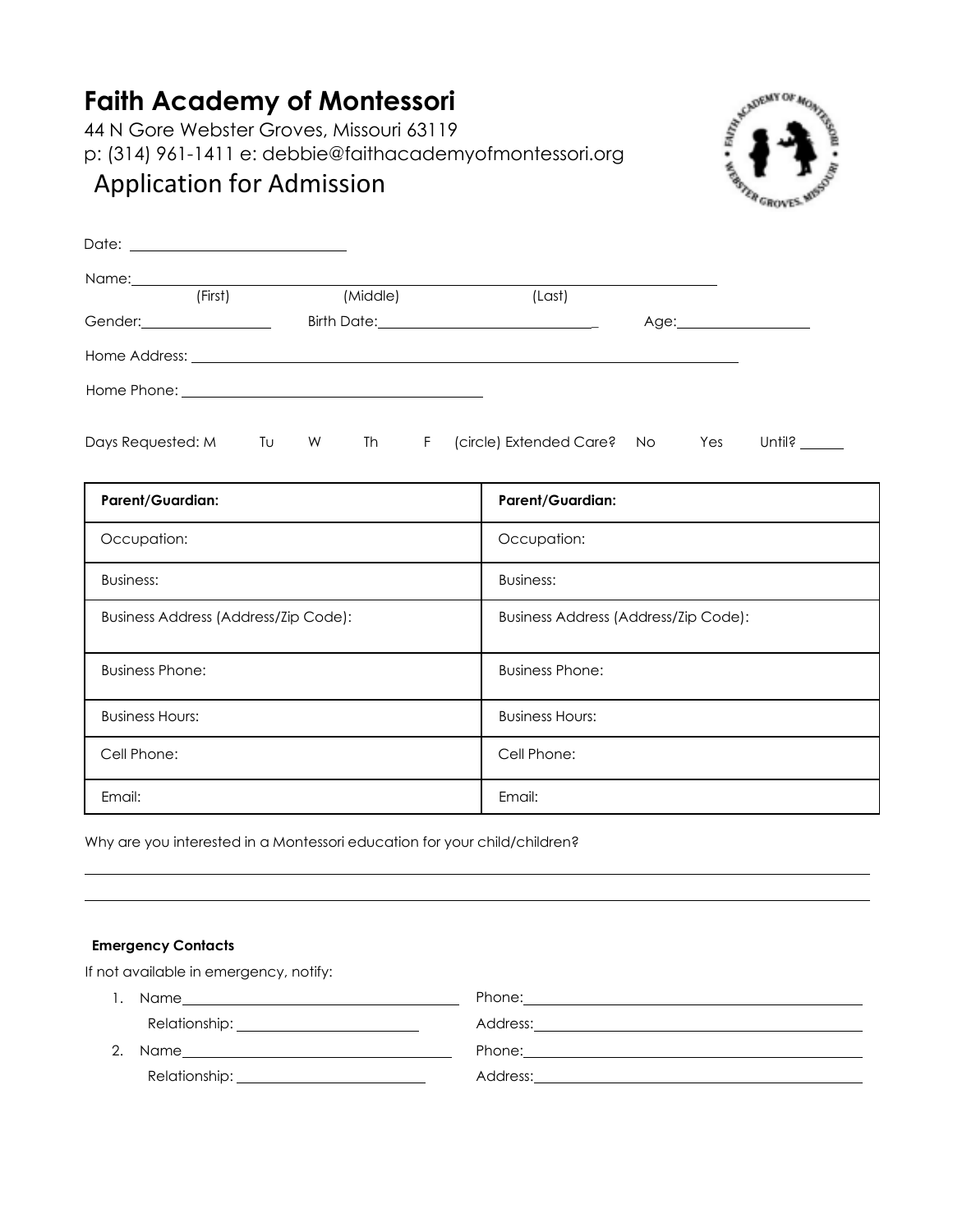Who other than the parent/guardian is authorized to pick up your child?

| 1.Name: | _Relationship: _ |
|---------|------------------|
| 2 Name: | _Relationship: _ |
| 3.Name: | Relationship:    |

#### **Authorization for Emergency Medical Care**

It is my understanding that I will be notified at once in case of accident or illness to my child, and that I will make arrangements for medical care of my child with the physician or hospital of my choice. However, if I cannot be reached to make the necessary arrangements, or in critical emergency requiring medical care, I hereby authorize Faith Academy of Montessori to contact:

| Doctor/Clinic_     |           |        | Phone:  |            |  |  |
|--------------------|-----------|--------|---------|------------|--|--|
| Preferred Hospital |           |        | Phone:  |            |  |  |
| Hospital Address:  |           |        |         |            |  |  |
|                    | (Address) | (City) | (State) | (Zip Code) |  |  |

#### **Field Trip Permission**

I hereby give permission for my child to attend field trips taken by Faith Academy of Montessori. It is my understanding that the adult/child ratio required by the Missouri Licensing Department will be maintained by the staff during these trips. I also understand that I will be informed in advance of the dates and times of these trips.

Occasionally the school may take walks around the area, and I also give my permission for these walks to be taken without prior notification.

#### **Website/Social Media Permission**

Please initial beside one of the choices below:

I give permission for my child's photo to be used on Faith Academy of Montessori's website and/or social media.

I do not give permission for my child's photo to be used on Faith Academy of Montessori's website and/or social media.

#### **Agreements**

A) The director and I have agreed on a plan for continuing communication regarding my child's education, development, behavior, etc.

B) When my child is ill, it is understood and agreed that they will not be accepted into school. If they become ill during the day, I have agreed to arrive promptly to take him/her home.

C: I have been informed of this school's policies pertaining to the admission, education, care, and discharge of children.

D) I understand that if my child is not toilet- learned they will be asked to remain at home until they are. During this period, I understand that I will still be responsible for tuition.

- E) I have been informed that a copy of the rules for Child Day Care centers in Missouri is available at the facility for review upon request.
- F) I agree to give sixty days written notice when my child leaves Faith Academy of Montessori. I agree to be responsible for tuition during those sixty days.
- G) I have the right to request information about the immunization status of the children enrolled at Faith Academy of Montessori.
- H) I agree to follow the Covid-19 protocols as outlined in the Faith Academy of Montessori Community Agreements until they are deemed no longer necessary and written notification of such is provided.

Signature: Date: Date: Date: Date: Date: Date: Date: Date: Date: Date: Date: Date: Date: Date: Date: Date: Date: Date: Date: Date: Date: Date: Date: Date: Date: Date: Date: Date: Date: Date: Date: Date: Date: Date: Date: D

\*Please Fill in all the information and do not leave blanks.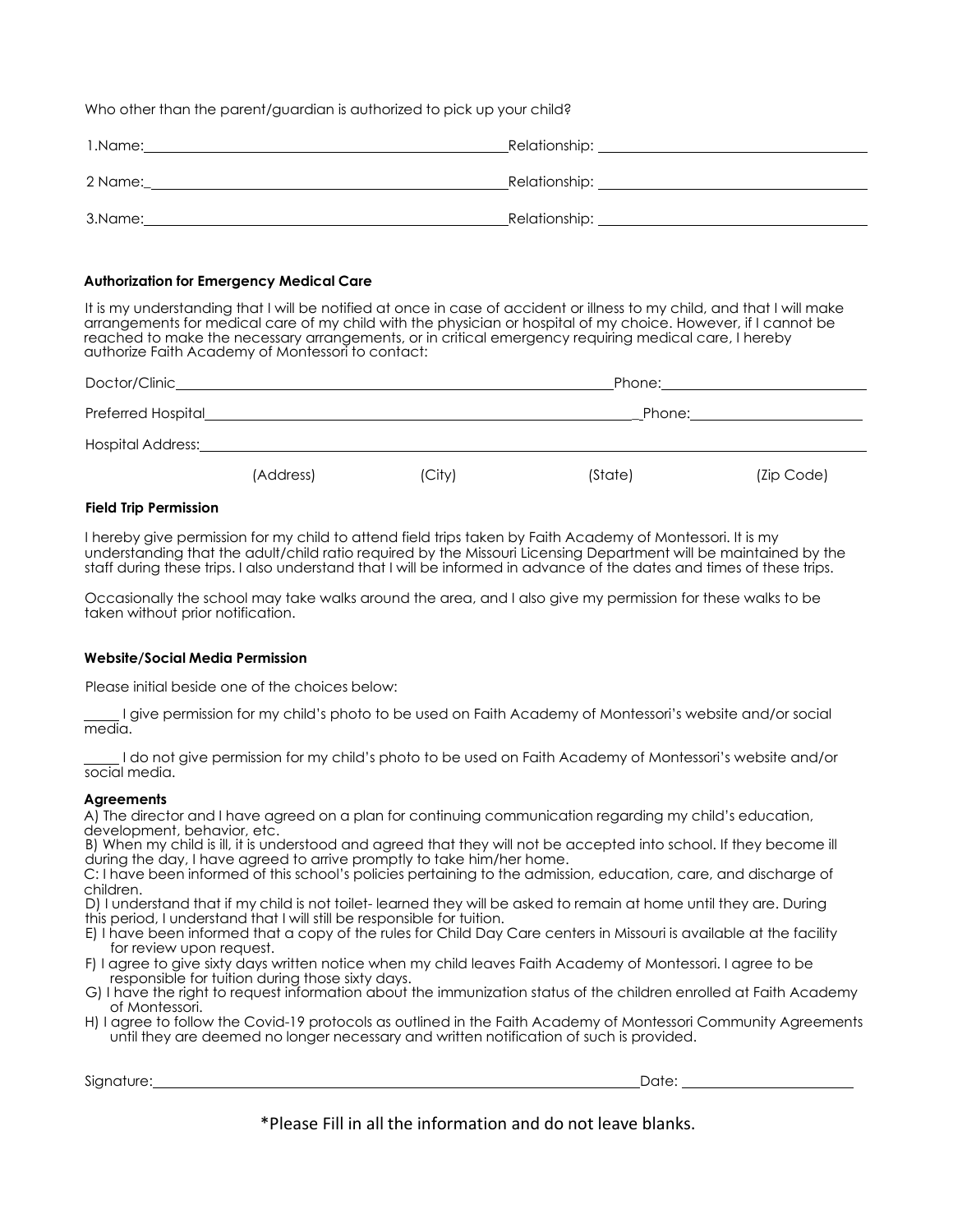

# *2022 Emergency Protocol*

Dear Parents, In the event of an emergency, Faith Academy has outlined the below response plan. Please know we will make every attempt to contact you as soon as possible so you know your child is safe. Please make copies of this letter so all members of your family will have documentation of how to contact us in the event of an emergency.

## EVACUATION / RELOCATION

1. If the emergency is confined to the immediate area at Faith Academy, i.e., fire, and the children cannot stay on the premises, they will be taken to Bardol Law Firm which is located at 34 North Gore Avenue. The children and staff will remain at this location while you or your emergency contact is notified of the situation.

2. If the emergency is more wide spread and encompasses a larger area such as the neighborhood due to an environmental threat, i.e. flood, and the children cannot remain in the immediate area, they will be transported to Schnucks at Big Bend and Elm Avenue. The children and staff will remain at this location while you or your emergency contact are notified of the situation. If cell towers are working, you can try to contact

*Mrs. Winter: (314) 650-9840 Ms. Kelly: (314) 607-7706 Miss Gabbi: (314) 478-1946 Mrs. Katie: (314)-540-6971 Mrs. Hanus: (314)-520-6196*

*Ms. Allison: (314) 715-5210* 

3. Every effort will be made to contact you as soon as the children and staff are safe. If we cannot reach you, we will contact your alternate emergency contact. For this reason, it is important to keep those listings updated. Children will only be released to you or your alternate emergency contact during times of emergency.

4. Information about the event can also be obtained through radio stations

### EMERGENCY SUPPLIES

We have stocked backpacks with flashlights, water, and snacks, as well as emergency information on all of your children. Please rest assured that our staff will always remain with and care for the children during any emergency to ensure the children's safety. {Please don't hesitate to contact the school if you have any questions or concerns)

Sincerely, Faith Academy of Montessori Debbie Winter Administrator

I give permission to the Faith Academy of Montessori Staff and Volunteers to take my child, by any means possible to a safe place in Webster Groves should an emergency occur which does not allow him/her to remain at school.

| <b>Child's Name:</b>  |  |  |
|-----------------------|--|--|
| <b>Parent's Name:</b> |  |  |
| Parent's Signature:   |  |  |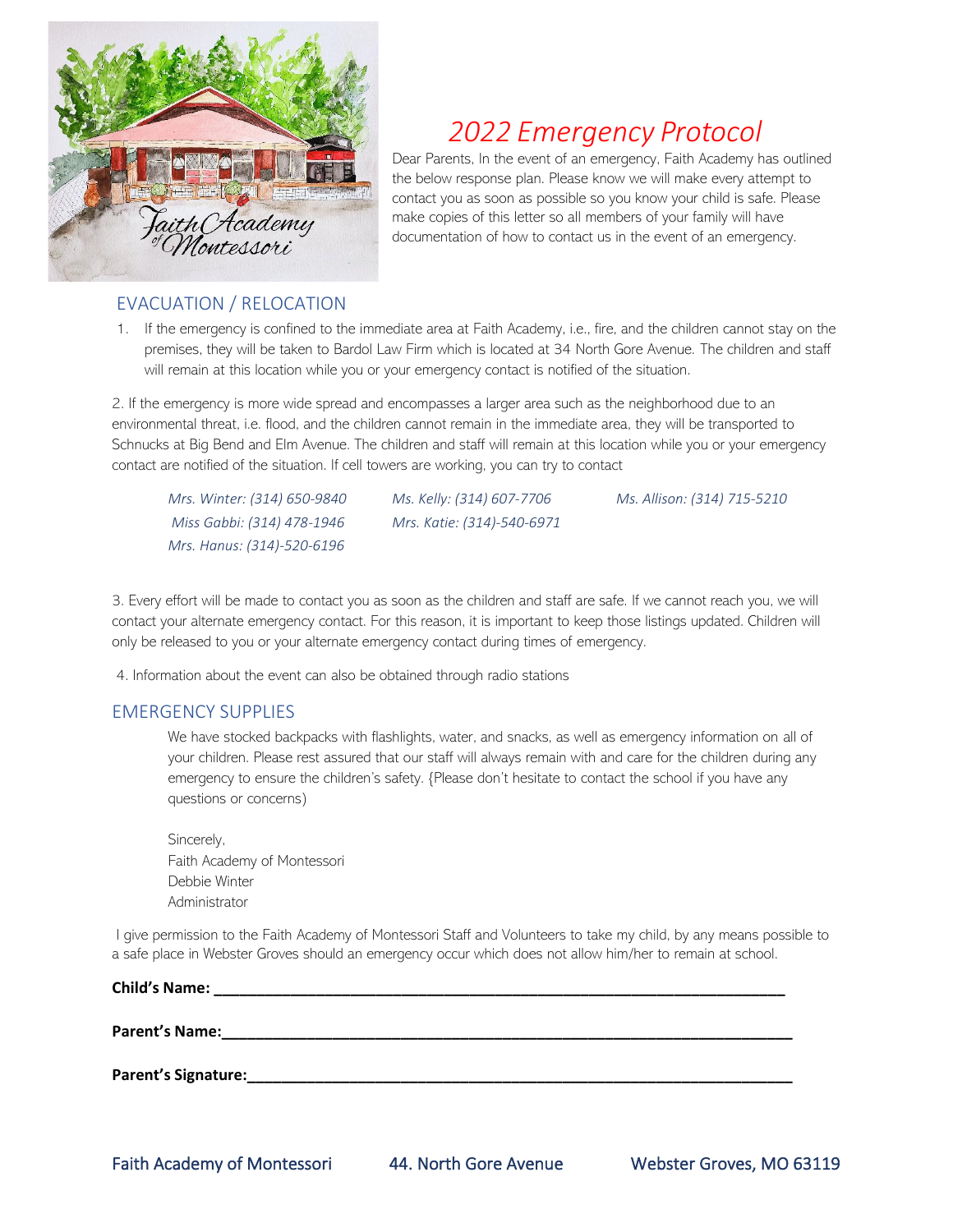

# **Faith Academy of Montessori**

44 N Gore Webster Groves, Missouri 63119 p: (314) 961-1411 e: debbie@faithacademyofmontessori.org

# Updated Community Agreements

| Please read and initial beside each agreement:                                                                                                                                                                                                    |
|---------------------------------------------------------------------------------------------------------------------------------------------------------------------------------------------------------------------------------------------------|
| 1). I will commit to speaking to my children about COVID-19 in an age-appropriate manner.                                                                                                                                                         |
| 2.) I will teach and promote the importance of consistent and thorough hand washing.                                                                                                                                                              |
| 3.) I will avoid activities or gatherings where others are not vaccinated and are not wearing<br>masks.                                                                                                                                           |
| 4.) I will commit to <i>glways</i> wearing a mask in public settings where I do not know the vaccination status<br>of others present.                                                                                                             |
| 5.) I will wear masks when inviting guests into my home who may not be vaccinated.                                                                                                                                                                |
| 6.) I will limit my family's exposure to large gatherings whenever possible.                                                                                                                                                                      |
| 7.) I will refrain from going to restaurants where servers and other staff are not required to wear<br>masks.                                                                                                                                     |
| 8.) I will keep up to date with immunizations and doctor visits to promote healthy habits.                                                                                                                                                        |
| 9.) I will not bring my children to school with any COVID-19 symptoms without contacting Faith<br>Academy first so we may make a safe decision about their attendance.                                                                            |
| 10.) I will not bring my child to school if they have had any possible exposure to someone with COVID-19.                                                                                                                                         |
| 11.) I will be aware of my child's overall condition before coming to school each day.                                                                                                                                                            |
| 12.) I will keep Faith Academy informed of any information I feel will assist in keeping our<br>community safe.                                                                                                                                   |
| 13.) I will be willing to accommodate changes to our protocols as the need arises.                                                                                                                                                                |
| $\mathbf{r}$ , and $\mathbf{r}$ , and $\mathbf{r}$ , and $\mathbf{r}$ , and $\mathbf{r}$ , and $\mathbf{r}$ , and $\mathbf{r}$<br>the contract of the contract of the contract of the contract of the contract of the contract of the contract of |

|                      | 14.) I understand that should quarantine be deemed necessary by Faith Academy, tuition remission will |  |  |
|----------------------|-------------------------------------------------------------------------------------------------------|--|--|
| not be given. $\Box$ |                                                                                                       |  |  |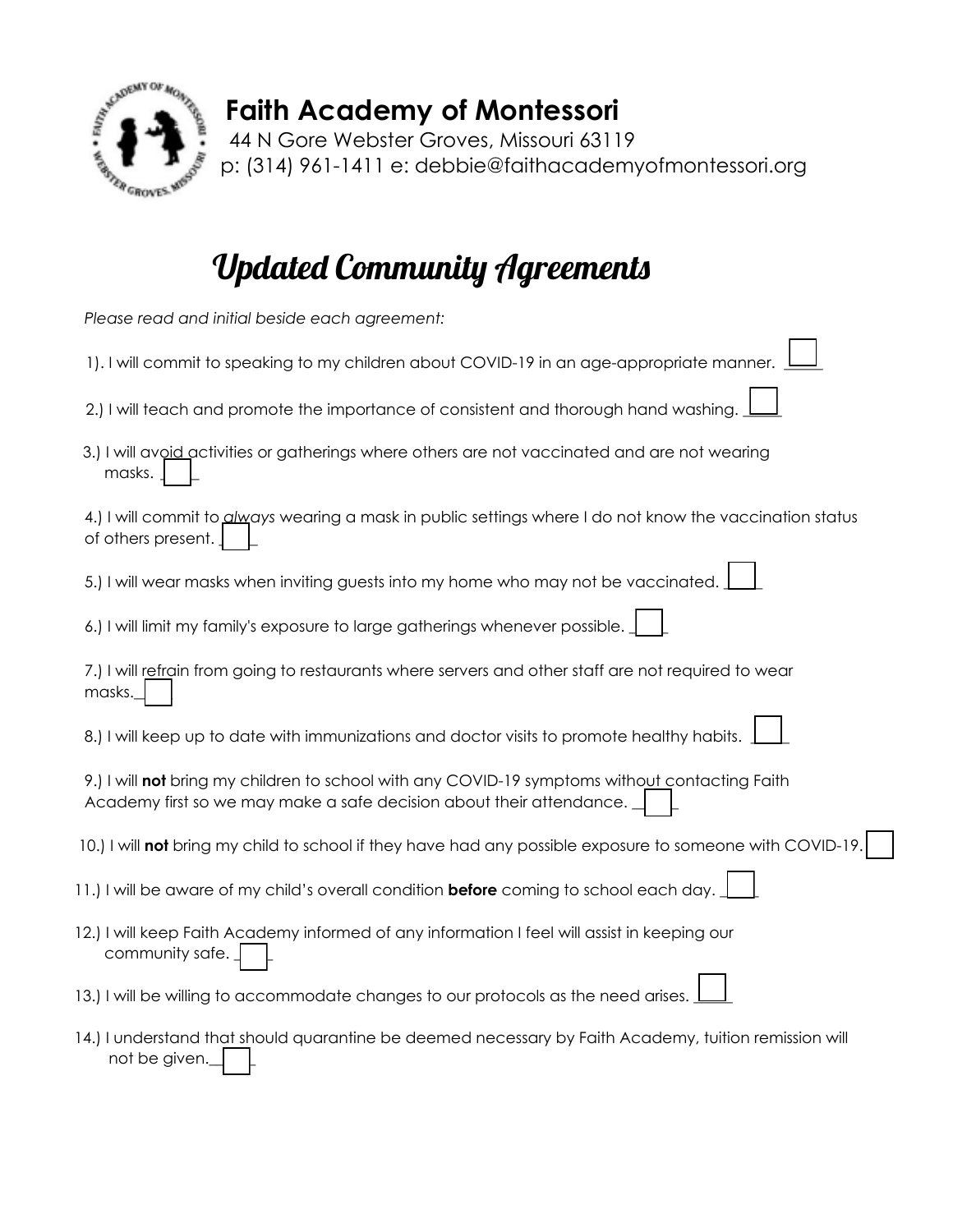## *Community Travel Guidelines*

*Keep in mind that any travel, be it domestic or international, poses a high risk of possible exposure to COVID-19. It is possible that you may feel well and not have symptoms, but could potentially have contracted the virus and be contagious. If your family travels, you could pose a risk to other families, friends, and our school community.*

### *General Travel Guidelines*

*When you and your family travel outside of the St. Louis area, please inform Faith Academy of your travel plans before you leave, and check with us after you arrive home. These details need to be discussed with Mrs. Winter before your child returns to school.*

### *Air Travel Guideline*

*The risks of exposure in air travel have been high due to the extended time in lines and airport terminals, which can bring you in close contact with other people. Therefore, Faith Academy reserves the right to require a period of self-quarantine for your family, as well as a negative Covid-19 immediately prior to coming back to school in the event of said travel. These details need to be discussed with Mrs. Winter before your child returns to school.*

*Faith Academy of Montessori asks for the cooperation of all members of our school community to continually practice the agreements stated above in order to retain our safe space for learning. We ask that you judge each situation carefully in order to make a decision in the best interest for our community as a whole.*

*When you send your child to Faith Academy of Montessori, you agree to follow these guidelines to keep our community safe, healthy and to minimize possible exposure.*

*I agree to the above Community Agreements as listed:*

*Child's/Children's Name(s):* \_\_\_\_\_\_\_\_\_\_\_\_\_\_\_\_\_\_\_\_\_\_\_\_\_\_\_\_\_\_\_\_\_\_\_\_\_\_\_\_\_\_\_\_\_\_\_\_\_\_\_

*Parent/Guardian Signature:* \_\_\_\_\_\_\_\_\_\_\_\_\_\_\_\_\_\_\_\_\_\_\_\_\_\_\_\_\_\_\_\_\_\_\_\_\_\_\_\_\_\_\_\_\_\_\_\_\_\_\_\_\_\_\_\_\_\_\_\_

*Parent/Guardian Signature:* \_\_\_\_\_\_\_\_\_\_\_\_\_\_\_\_\_\_\_\_\_\_\_\_\_\_\_\_\_\_\_\_\_\_\_\_\_\_\_\_\_\_\_\_\_\_\_\_\_\_\_\_\_\_\_\_\_\_\_\_

*Date:* \_\_\_\_\_\_\_\_\_\_\_\_\_\_\_\_\_\_\_\_\_\_\_\_\_\_\_\_\_\_\_\_\_\_\_\_\_\_\_\_\_\_\_\_\_\_\_\_\_\_\_\_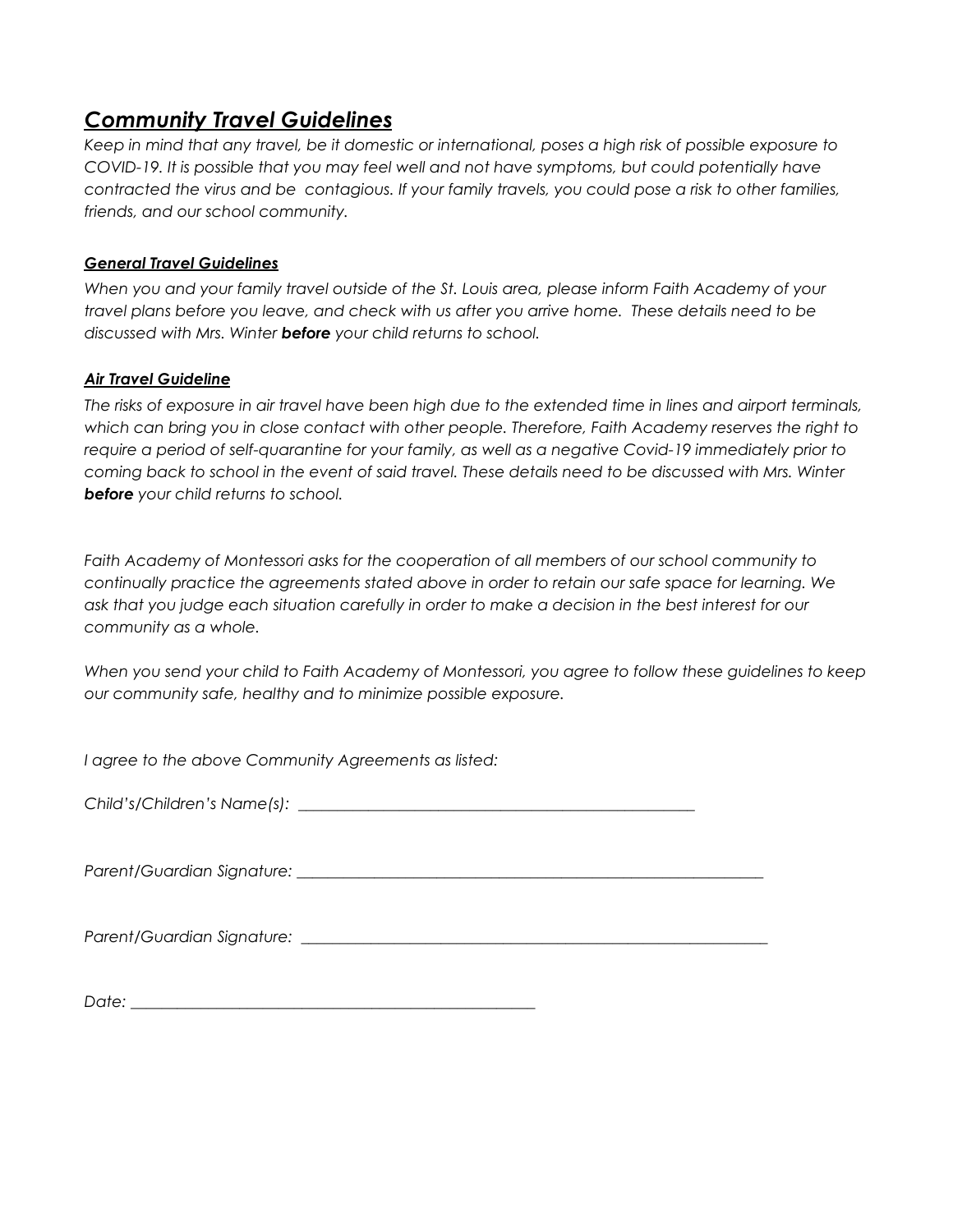

## Summer Registration Form

| Date: <u>Date: Alexander State State State State State State State State State State State State State State State State State State State State State State State State State State State State State State State State State S</u> |                                                                                                                                                                    |          |                       |
|--------------------------------------------------------------------------------------------------------------------------------------------------------------------------------------------------------------------------------------|--------------------------------------------------------------------------------------------------------------------------------------------------------------------|----------|-----------------------|
| Name: Name and the state of the state of the state of the state of the state of the state of the state of the state of the state of the state of the state of the state of the state of the state of the state of the state of       |                                                                                                                                                                    |          | Preferred Name:       |
| (Last)                                                                                                                                                                                                                               | (First)                                                                                                                                                            | (Middle) |                       |
| Gender: Sender: Sender: Sender: Sender: Sender: Sender: Sender: Sender: Sender: Sender: Sender: Sender: Sender                                                                                                                       |                                                                                                                                                                    |          | Age:_____________     |
| Home Address:                                                                                                                                                                                                                        |                                                                                                                                                                    |          | Phone:                |
|                                                                                                                                                                                                                                      | Days Requested: $\boxed{\underline{\hspace{1cm}}\hspace{1cm}}$ M $\boxed{\phantom{1}}$ Tu $\boxed{\phantom{1}}$ W $\boxed{\phantom{1}}$ Th $\boxed{\phantom{1}}$ F |          |                       |
| Extended Care: L                                                                                                                                                                                                                     | $\perp$ 7:30-8:30 a.m. $\perp$ 3:30-4:30 p.m.                                                                                                                      |          | $\Box$ 4:30-5:30 p.m. |

*Please include an updated application, your child's most recent physical and immunization records and \$200 deposit.*

**By filling and signing this form you are agreeing to the number of days your child will attend. If you need to change any information about scheduling you must notify admin@faithacademyofmontessori.org no later than APRIL 1ST, 2022**

Signature: \_\_\_\_\_\_\_\_\_\_\_\_\_\_\_\_\_\_\_\_\_\_\_\_\_\_\_\_\_\_\_\_\_\_\_\_\_\_\_\_\_\_\_\_\_\_\_\_\_\_\_\_\_\_\_\_\_



**Faith Academy of Montessori**  44 N Gore Webster Groves, Missouri 63119 p: (314) 961-1411 e: debbie@faithacademyofmontessori.org